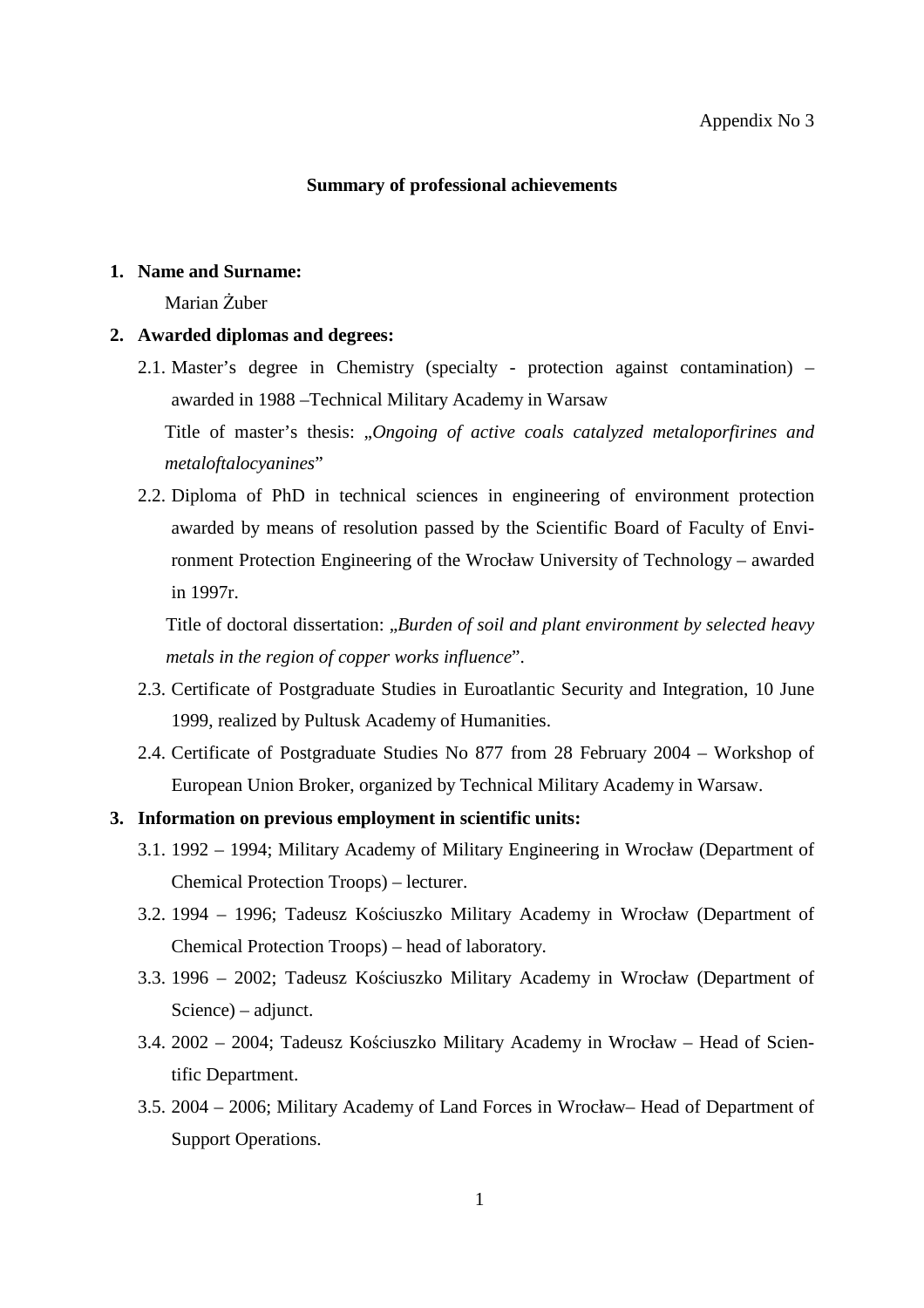- 3.6. 2006 2008; Military Academy of Land Forces in Wrocław (Faculty of Basic Problems of Technic) – vice-Dean.
- 3.7. 2008 2012; Tadeusz Kościuszko Military Academy of Land Forces in Wrocław (Management Faculty) – vice-Dean.
- 3.8. od 02.2012 Tadeusz Kościuszko Military Academy of Land Forces in Wrocław (Command Institute) – adjunct.
- **4. Achievements under Article 16 clause 2 of the Acts as of 14 March 2003 on academic degrees and academic title and degrees and title in art (Journal of Laws No. 65, item 595 as amended)** 
	- a) **title of the achievement:**

"Weapon of Mass Destruction in Terrorists Activity".

b) **(author/authors, title of work, name of publisher, place and year of publishing):** 

M. Żuber, *Weapon of Mass Destruction in Terrorists Activity*, Publisher Difin S.A., Warszawa 2015. s. 201, ISBN - 978-83-7930-963-4.

c) **description of the scientific aim of the above-mentioned work and achieved results along with a description of their potential application:**

The monograph "*Weapon of Mass Destruction in Terrorists Activity*" concerns the problem of the potential threat of using weapon of mass destruction by contemporary terrorists groups as a method of realization of assumed goals. Using a comprehensive way comprising all kinds of weapon of mass destruction – WND (nuclear, radiological, chemical and biological weapon), the motives of reaching for weapon of mass destruction by terrorists, methods of its using and scenarios of threats for its various types have been presented. The complement to considerations is an overview of international legislation (conventions, agreements), whose main goal is the limitation of proliferation of mass destruction weapon danger, especially its interception by terrorists.

The monograph presents the results of long-term research conducted on the basis of available references describing the cases of attempts to acquire and use WMD. The publications involving monographs, reports and articles from scientific journals and information from daily press were used. The majority of sources were American publications where regular and in-depth analyses of the threat with that phenomenon are carried out and where instances of mass destruction weapon usage have been spotted.

The choice of this subject is not accidental because the problem of using weapon of mass destruction in military conflicts has interested me since my studies. As this type of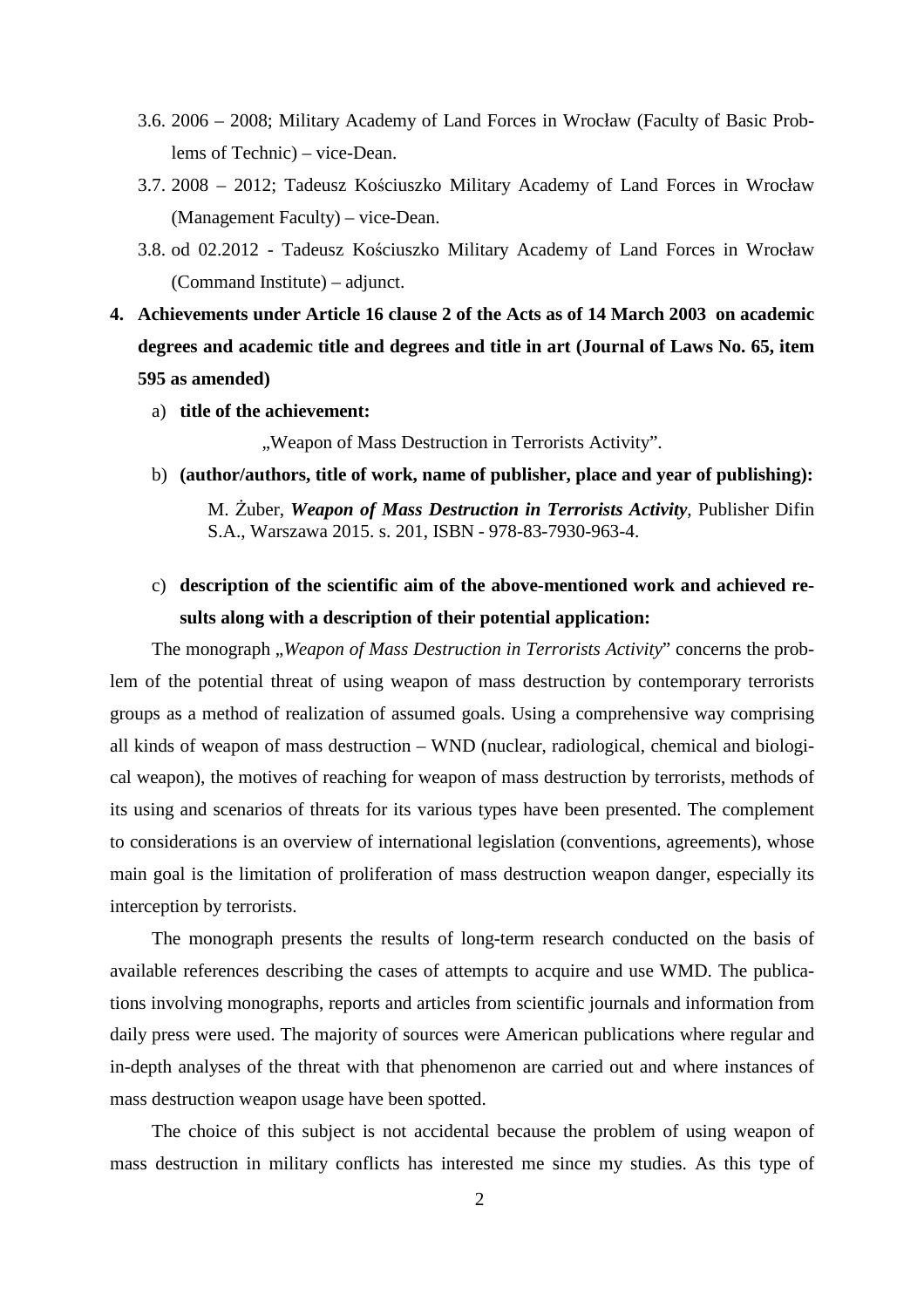weapons was employed in the most spectacular terrorists attacks (in Tokyo subway and after anthrax attacks in New York) I have directed my attention to this area. In my research I have analyzed ideological movements of organizations which wanted to use unconventional weapon, methods applied during preparing and carrying out terrorists attacks and their results for society which is jeopardized by its effects.

These researches being the mainstream of my exploration activity resulted in a number of articles which were published in monographs, books, scientific journals and papers from domestic and international conferences. The summary of this activity is this monograph. It is the addition to some exploration area which is seldom discussed in our country because of the opinion that there is little probability of this kind of attack.

The perspective of using weapon of mass destruction in terrorists attacks perturbs many experts and members of special forces who fight against terrorists in many western countries, especially in the United States where this problem is top priority. In fact, chemical and biological weapons and radiological weapon known as "dirty bombs" have been within the grasp of terrorists for a long time but most of them were not interested in the possibility of using them. Only few organizations have tried to get access to WMD and even fewer have really threatened to use or used this kind of deadly tools (np. Weather Underground or Aum Shinrikyo – Supreme Truth). According to experts this cautiousness was the result of fear of international community revenge which could concentrate all efforts in order to detect and destroy the organization. Undoubtedly, another important factor was the anxiety about the effects of using weapon of mass destruction which are well known in history. However, with time the leaders and members of terrorist groups started more extensively to show the wish not only to equip themselves with this weapon, but also to use it. The ideas and goals, which inspire contemporary terrorists organizations and radical military groups, show that they could use this deadly weapon to fulfill their aims. This in turn could lead to apocalyptic annihilation of mankind if results of attacks could not be tackled.

The leader of Al-Kaida – Osama bin Laden in his declarations many times was talking that extermination of unbelievers and collapse of American economy is necessary. According to him it is the main obligation of Muslims. For realization of this idea they could use all available means, including weapon of mass destruction. The aspiration for building worldwide caliphate by contemporary radical islamic organizations could be a reason to use such serious arms for realization of their goals. There is no doubt, it could help in creation of credibility and position of the organization, especially when it loses initiative and supremacy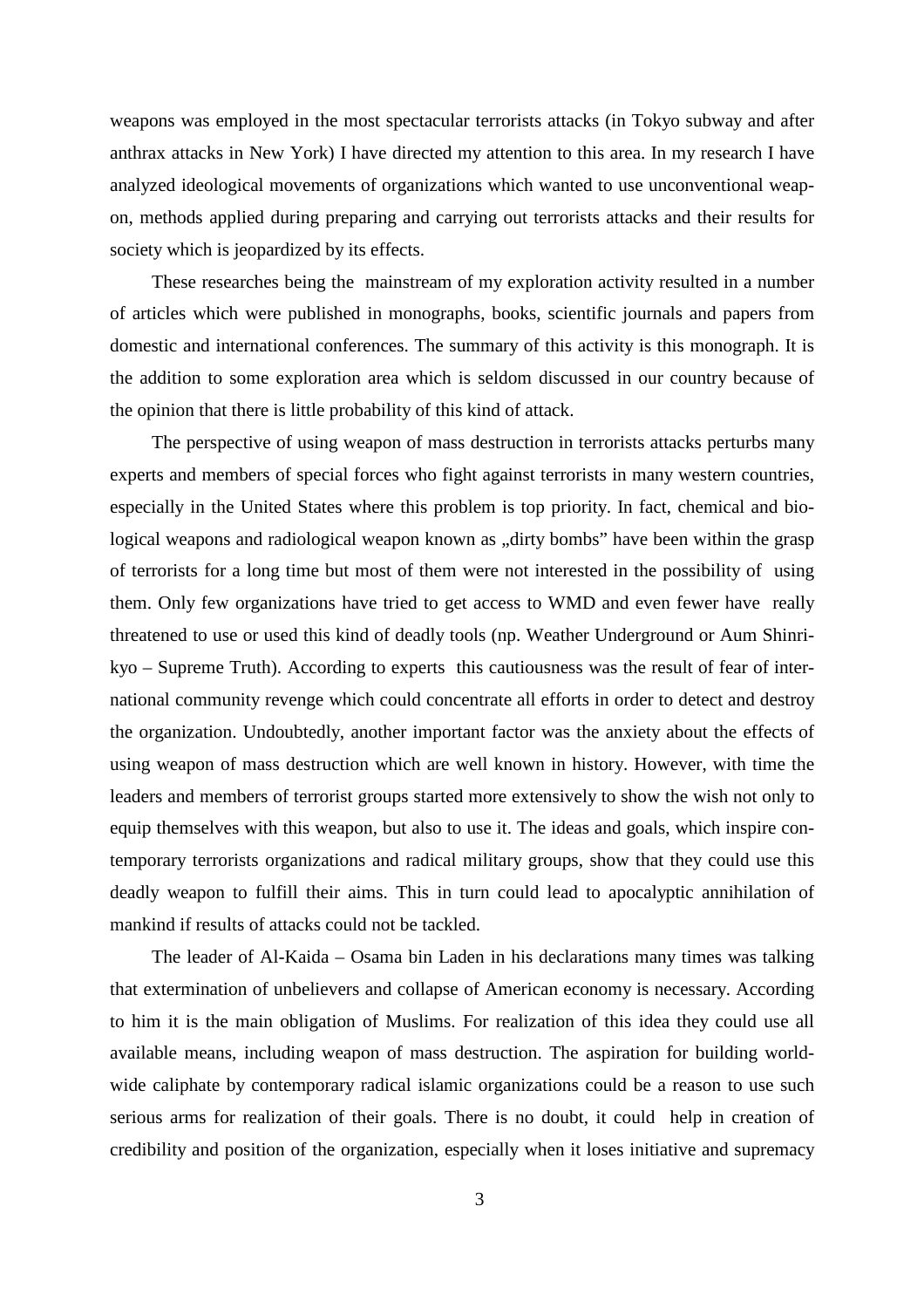over the enemy. However, it is scary to think what kind of effects it could have on the world and on the Islamists themselves.

The eagerness of international society to eliminate the weapon of mass destruction from arsenals of all countries in the world and the fight against its proliferation by crime and terrorist organizations is so important that it requires all the effort. The best way of realizing this goal are international conventions which are joined by more and more countries and which should eliminate this danger.

During the study the attempt to resolve the main research problem formulated as the following question was undertaken:

**How serious is the danger of using the weapon of mass destruction in terrorist activity carried out by contemporary organizations whose main tools of achieving their goals are fear and violence?** 

Solving the main research problem requires the answers to additional questions which are detailed researching problems:

- 1. What kind of organizations would aim at acquiring and using the weapon of mass devastation in their activity?
- 2. What kind of methods of using weapon of mass destruction would dominate in terrorists attacks?
- 3. What are potential scenarios of using particular kinds of unconventional weapon and what will be their influence on the growth of danger and victims rate among people who will be in the outreach of its influence?
- 4. What kinds of activity in the prevention of WMD proliferation are undertaken by international community and what impact it has on the preventing of access to weapon by radical organizations which use violence as their main instrument?

Solving the main research problem has fixed formulation of the research goal which was determined as:

**The assessment of occurrence likelihood of the threat of using mass destruction weapon by contemporary terrorists organizations, defining kinds of groups which could aspire for it, methods of its using and scenarios which could be employed by terrorists in the case of decision to use unconventional weapon during attacks.**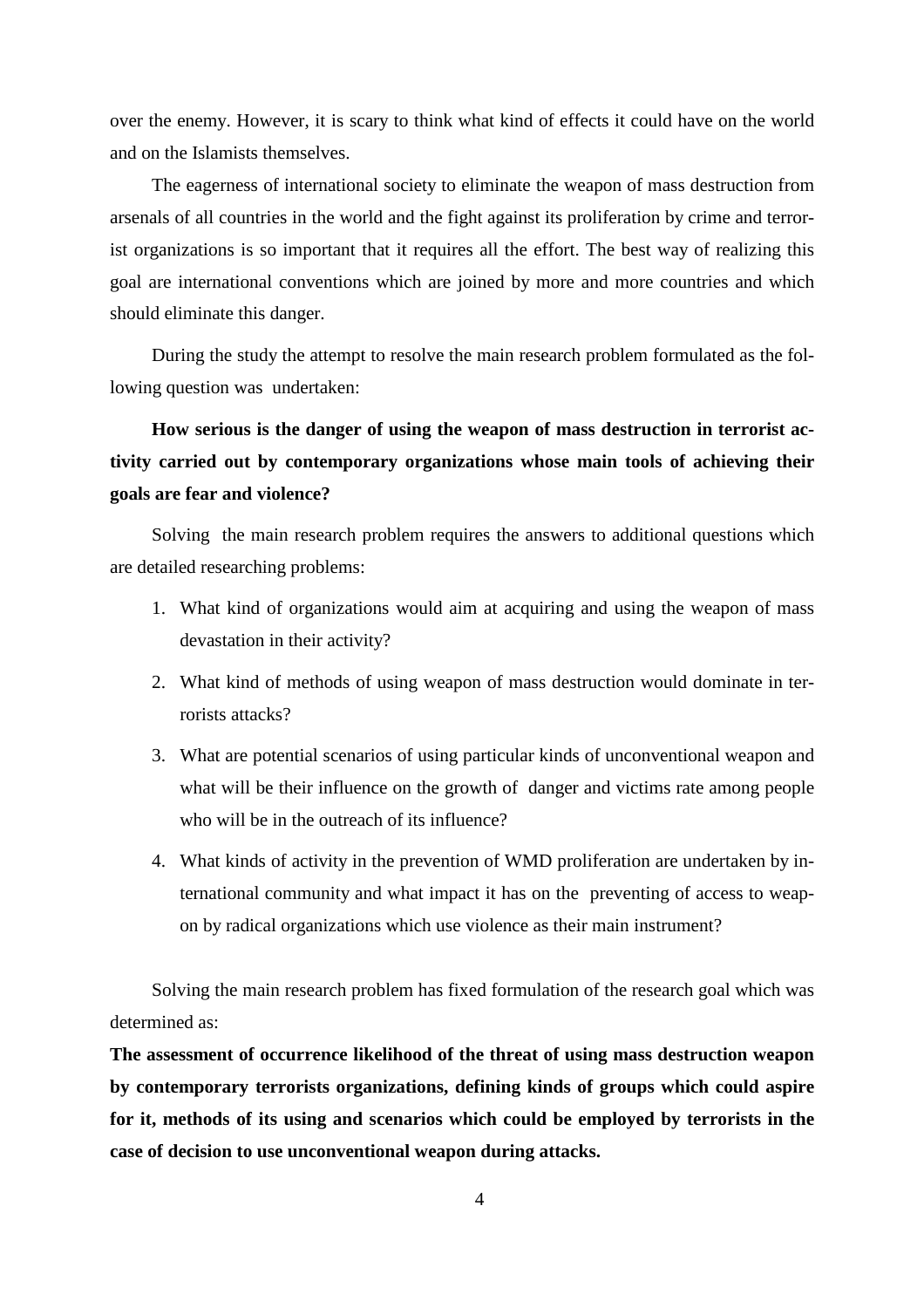In order to realize the research process directed at obtaining the answer to the question included in the research problem, the following assumption of possible solution, in other words the **working hypothesis has been formulated**:

**The danger of using weapon of mass destruction by contemporary terrorists organizations is a real threat for international security but the level of the threat depends on gaining the access to the weapon by terrorists and preparing the society to the effects of its potential usage.** 

The collected testing material has been presented in three chapters. The first one describes the problems connected with the subject matter of weapon of mass destruction and its characteristics in order to realize the effects of its impact on the environment which determine the ways of counteracting in the situations when specific kind of weapon will be used. These results have been associated with potential terrorist attacks in which the weapon could be used. The main definitions describing the term *weapon of mass destruction* have been presented. The main attributes that make it especially attractive for contemporary terrorists have been indicated.

 The analysis of literature, the results of which have been presented in the second chapter, has shown that the threat of using weapon of mass destruction is not only a hypothetical phenomenon and the experience of some countries proves that it is fully realistic. The effects which could result from using this kind of weapon depend mainly on the type and range of influence. They could occur immediately and cause significant losses and they could occur after longer time, which does not mean that in consequence the number of victims will be insignificant. Some types of the weapon of mass destruction (e.g. biological weapon) is characterized by its unpredictability in terms of its effects on people and animals and directions of spread.

In the third chapter the issue of action against proliferation of weapon of mass destruction conducted on international forum and its influence on global security has been presented. The goal of initiatives undertaken by organizations of collective security such as the United Nations Organization and some regional bodies is to reduce the risk of the membership access of the countries which are suspected of supporting the terrorists organizations. It is to prevent potential help in acquiring raw materials for production or transferring weapon of mass destruction.

In the final part of the monograph the characterization of the selected potential chemical and biological agents, which could be used in terrorists attacks, has been placed. The selection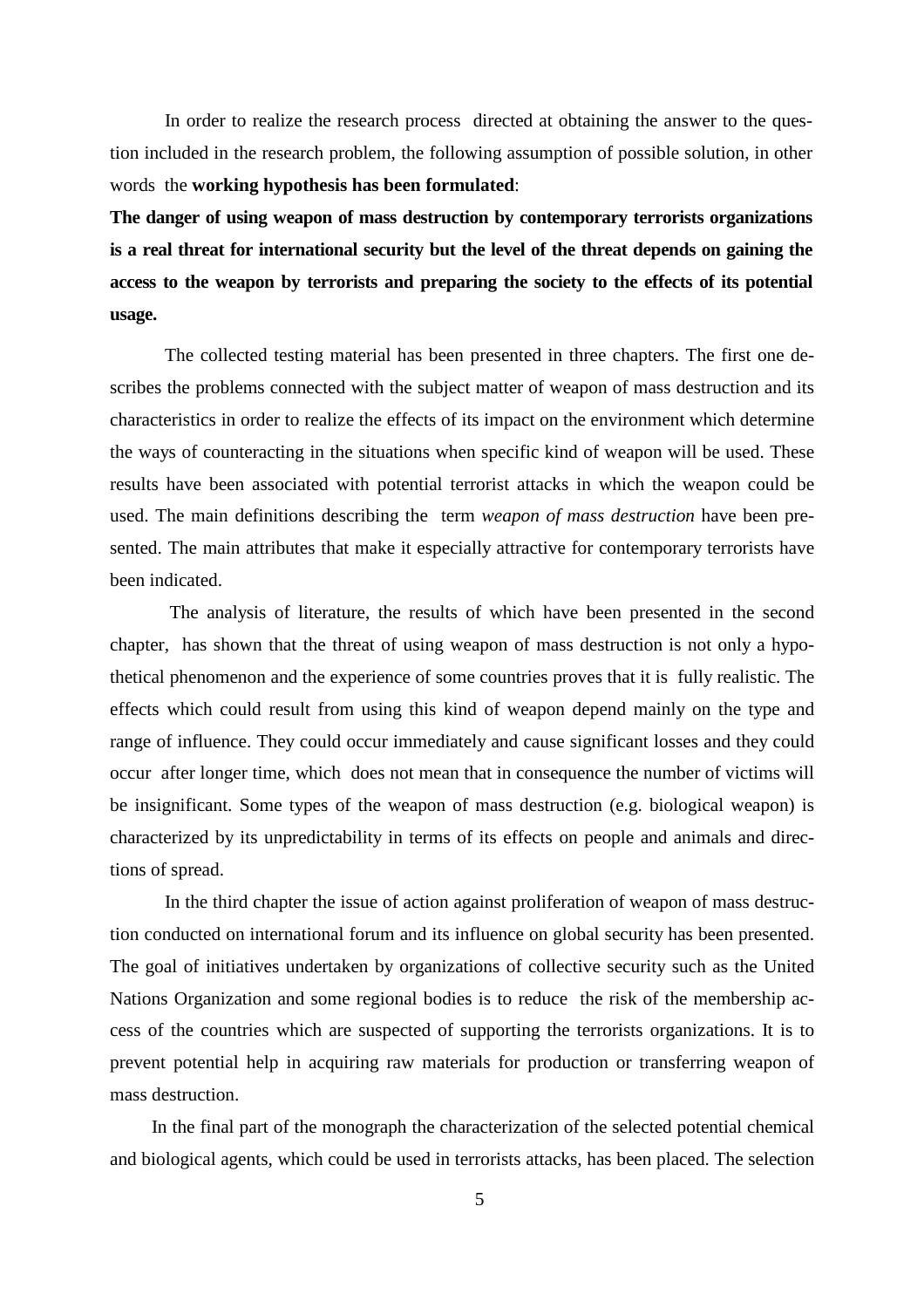of these agents was made based on their properties and information about terrorists being interested in them in the past.

Using of weapon of mass destruction in terrorist attacks may lead to serious consequences which are connected with enormous human costs, destruction of important elements of susceptible national infrastructure, serious healthy consequences among people who were near the place of attack. It is connected with the necessity of action aimed at elimination of weapon of mass destruction effects, which requires considerable financial input for its realization.

The monograph is one of the few studies published in Poland about weapon of mass destruction threat in terrorist attacks and the first research paper which comprehensively covers this subject considering all types of unconventional weapon.

In conclusion, in my opinion the contribution of contents included in the monograph "Weapon of mass destruction in terrorists activity" to security sciences, can be testified by:

- comprehensive conceptualization of issues of the weapon of mass destruction threat in terrorists activity and orderliness of the knowledge in this area,
- assessment of how feasible is the threat of using weapon of mass destruction by terrorists,
- identification of methods and ways of terrorists attacks by accomplishment of scenarios of using all types of weapon of mass destruction characterization.
- analysis of the potential possibilities of international community to counteract against the proliferation of mass destruction weapon with particular reference to its takeover by terrorists organizations.

The monograph could make a valuable material both for study and research on the potential threats for our country with special regard to terrorism. It should be of interest to specialists dealing with threat problem and students who study national security, homeland security and international relations.

#### **5. Description of other scientific and research achievements**

After finishing the secondary technical school of chemistry and passing school leaving exams in 1983 I started to study chemistry in Technical Military University in Warsaw in specialization – protection of the military against contamination. During my studies I gained essential knowledge and developed my interests connected with using weapon of mass destruction in military conflicts. It was possible thanks to my activity in student scientific association for chemists which worked in Chemistry and Technical Physics Faculty. The result of my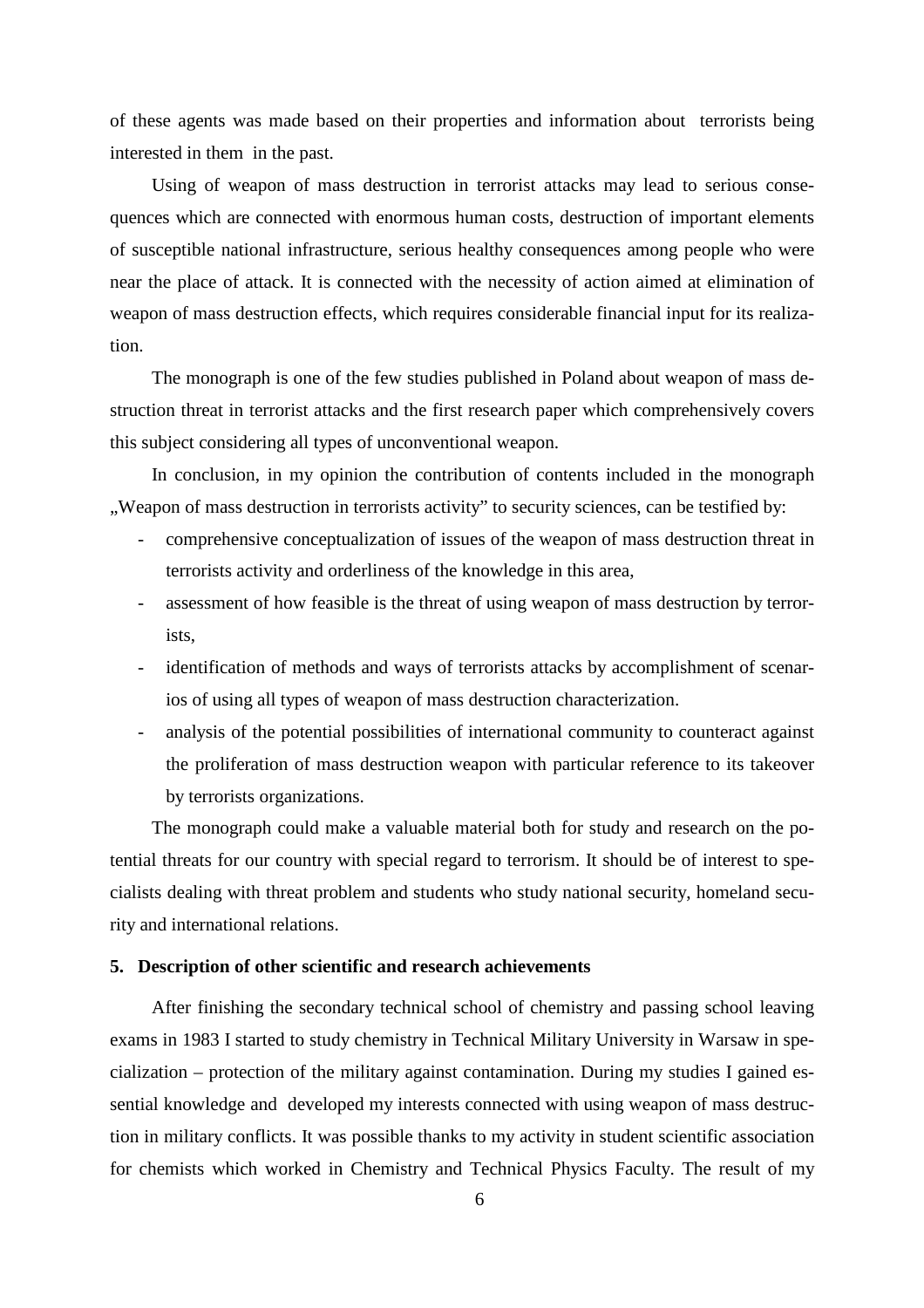studies was the master's thesis connected with searching for catalysts which accelerate reactions of chemical poisoned substances marked on active coal which is an absorber in gas masks. The title of my master's thesis was *Ongoing of active coals catalyzed with metaloporfirines and metaloftalocyanines.*

After studies I began military service in 3rd Chemical Regiment in Biskupiec Reszelski. In 1990 I was moved to Military Academy of Military Engineering in Wrocław where I began service as a teacher and Head of Chemical Laboratory in Department of Chemical Defence. The realization of different research projects connected with protection against weapon of mass destruction and testing protection equipment which was introduced to the army against contamination, allowed me to acquire and improve both the skills of doing research and teaching. In 1992 I began PhD studies at Environment Engineering Faculty in Wrocław Technological University. During studies I was the author and co-author of some papers in environment protection area and a member of research team which realized the project "*Identification of pollutions present in the atmosphere and setting of concentration distribution as a function of distance from sources of emission as a basic to assessment and predicting of nature environment threat in Rudna district*". The project was realized for the Committee of Scientific Researches in cooperation with CBRM Cuprum.

At this time I was a teacher in T. Kościuszko Military Academy of Land Forces in Wrocław. As the author and co-author I have published 6 student books for the subject of instrumental analysis, 7 articles and reports published in scientific journals and conference papers and 3 reports from practice researches.

The culmination of my PhD studies and researches realized as part of the promoter grant was the dissertation entitled *"Burden of soil and plant environment by selected heavy metals in the region of copper works influence*" and its public defense. After that the Board of Environment Engineering Faculty conferred me the doctor of technical sciences degree in engineering of environment protection.

In doctoral dissertation I have proposed and described the mathematic model of contribution of selected heavy metals in the system: air – soil – plants near copper mines and factories (KGHM). The model was verified on the grounds of data which were collected in the area where the level of contamination by heavy metals was elevated.

In the period 2002-2012 I was a member of Scientific Board of the Academy of Land Forces where I was the president of Scientific Commission (2002-2004).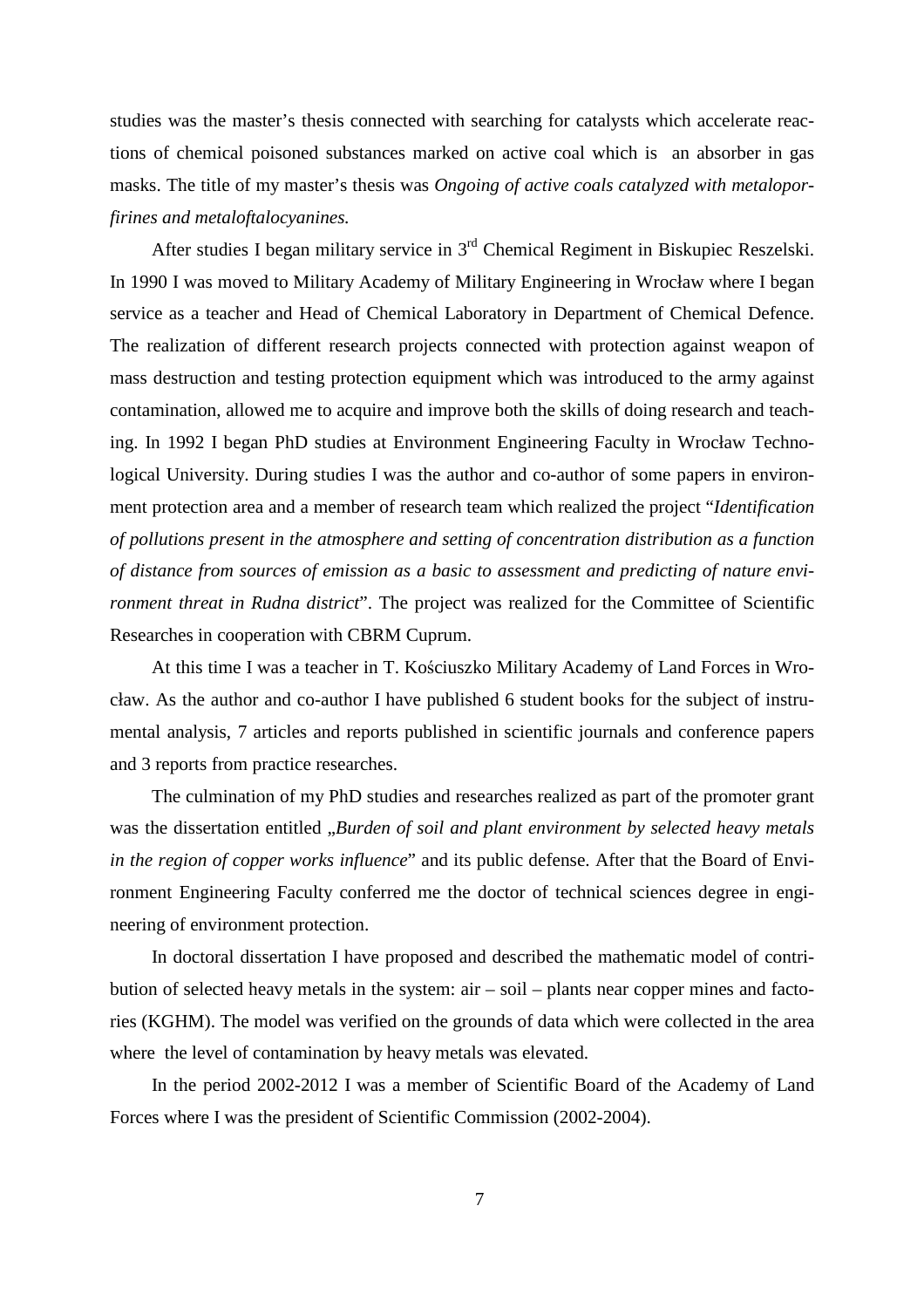In 2002 I started work as the Head of Scientific and Research Department, where I have worked since 1996 as an adjunct. In this period I actively cooperated with the Committee of Scientific Researches.

After bioterrorists' attacks in the United States (2001) I started research on the assessment of threats resulting from the possibility of using weapon of mass destruction in terrorists activity. I have continued this next period of my scientific interests in the following years up till now.

In 2004 I started work as a Head of Operations Support Department in the Institute of Command in Military Academy of Land Forces in Wroclaw. In this period I continued my scientific activity in terrorism area apart from being involved in didactics.

In 2005 I developed the concept and organized a cyclic scientific conference entitled ", Natural and civilization disasters". During its ten editions I was the president of organizing committee and the member of its scientific board.

In 2006 I started work as the vice-Dean of Basic Problems of Technics Faculty, and then (2008), after the transformation in the Academy, the vice-Dean of Management Faculty. As a member of Faculty Board I was vice-President of the Board (2009-2010 and 2011-2012), and in the years 2008 – 2009 and 2010-2011 I performed the function of President of the Management Faculty Board.

In 2009 I directed a team and participated in the works connected with preparing a request to the State Accreditation Commission for granting the entitlement to open the studies of  $1<sup>st</sup>$  and  $2<sup>nd</sup>$  level in National Security. The Faculty has obtained the required qualification for teaching in this field of study.

Currently, after finishing my military career (2012) I work as an adjunct in the Institute of Command in T. Kościuszko Military Academy of Land Forces in Wrocław.

Since my doctoral dissertation exam I have published some publications, organized some scientific conferences and completed some scientific works, which were connected with security area. But the main stream of my scientific activity is focused on the terrorism threat, especially the possibility of using weapon of mass destruction in terrorists attacks.

The detailed list of published scientific works and precise information about my didactic achievements, scientific cooperation and popularization of science is presented in Appendix 4 to this paper. The summary of my previous scientific and didactic output after obtaining the doctor of technical sciences degree is matched as follows: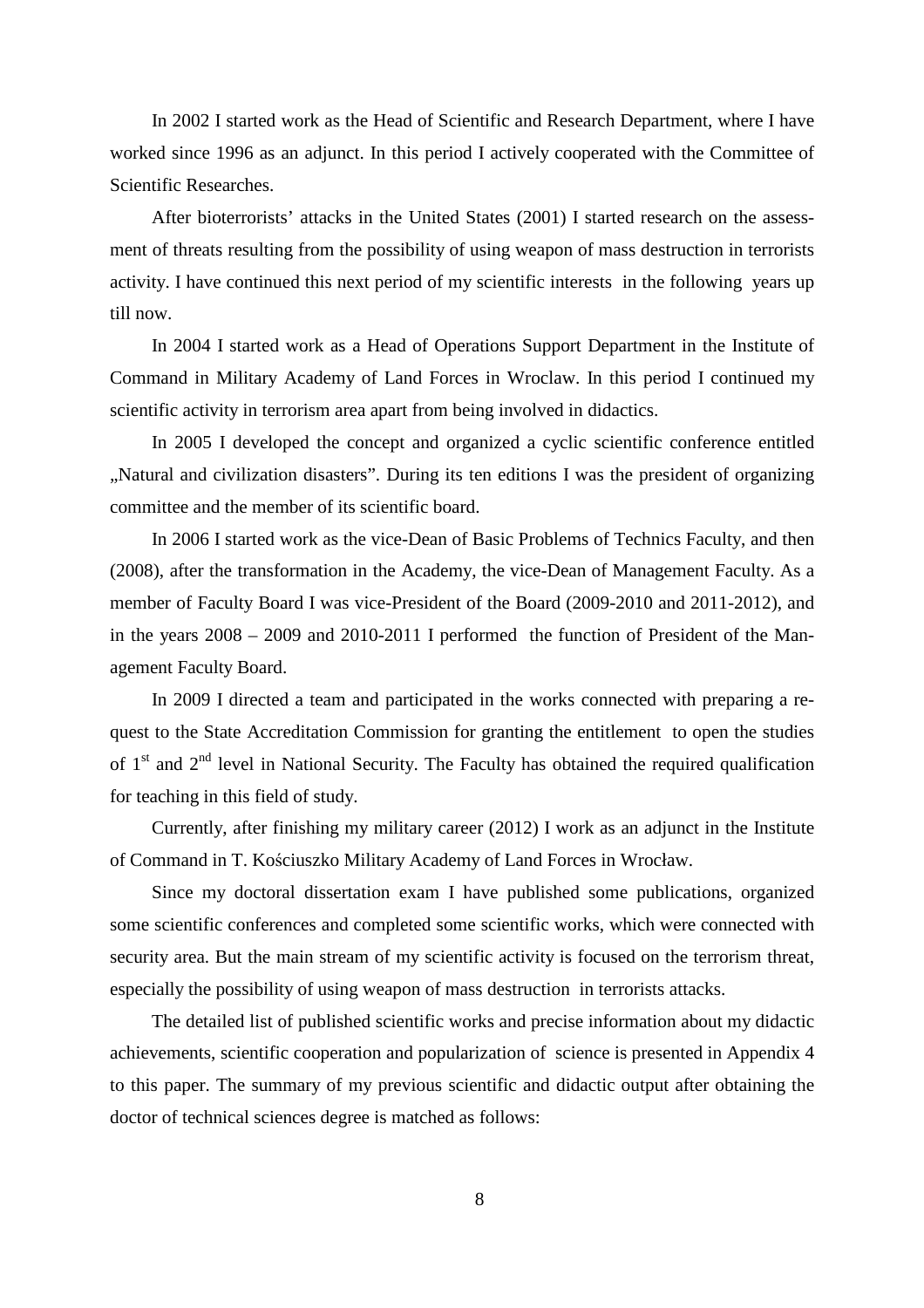### **5.1. Works**

A measureable result of my previous scientific activity are publications including the authorship of: 1 monograph, 11 monographs – scientific editing, 3 monographs - scientific coediting including 1 in English published in *Institute for Security and Development Policy* in Stockholm, 2 academic books, 15 articles in scientific and popular scientific journals including 3 in English, and 42 chapters in books, including 6 in English.

Moreover, the paper presented during an international conference in Sibiu (Romania) "*Agroterrorism - A Threat To The Agricultural Sector"* is soon to be published*.* Furthermore, I am working on the monograph *Protection of critical infrastructure – good practices* (it is planned to be completed in November 2015).

After PhD degree my publishing activity at the beginning comprised the continuation of the problems connected with environment protection, but with time the focus of my interests shifted again towards the potential usage of weapon of mass destruction in terrorists activity. In spite of different issues in the security area this subject was the main stream of my scientific intrests. The basic part of publications is connected with my achievements and among the most important can be listed:

- 1. M. Żuber, *Terrorism and Combating Against Terrorists Threat,* MALF Wrocław 2013, p. 183, ISBN 978-83-63900-20-5 – Academic book.
- 2. M. Żuber, *Convention on the Prohibition of the Development, Production, Stockpiling and Use of Chemical Weapons and on their Destruction. Part I*, *Journal of Science. Opinion and Experiences*. Wrocław 1999 No. 2, pp. 43-50.
- 3. M. Żuber, *Convention on the Prohibition of the Development, Production, Stockpiling and Use of Chemical Weapons and on their Destruction. Part II, Journal of Science. Opinion and Experiences*. Wrocław 1999 No. 3, pp. 56-68.
- 4. M. Żuber, J. Szczypińska, *Bioterrorism new face of terrorism, Journal of Science. Opinion and Experiences*. Wrocław 2001, No. 3, pp. 180-199.
- 5. M. Żuber, *Can EBOLA Virus Become a Tool in Terrorists Hands?* [in:] *Chemical and Biological Terrorism – Activity of the Army and Non-military Institutions in Crisis Situations*, *Journal of Science. Opinion and Experiences*. *Special edition*, Wrocław-Szklarska Poręba 2002, pp. 209-222.
- 6. M. Żuber, R. Kuliś-Orzechowska, S. Sawczak, *Zoonotic diseases as the agents in bioterrorism* [in:] *Chemistry for Agriculture vol.3, Chemical Products in Agriculture and Environment*. Edited by H. Górecki, Z. Dobrzański. Czech-Pol Trade. Prague – Brussels 2002, pp. 441-447.
- 7. M. Żuber, J. Leśniak, *Bacteria, Viruses and Toxins in the Aspect of Biological Warfare and Bioterrorism* [in:] *Toxics and Hazardous Substances- Detection and Utilisation*. *Journal of Science. Opinion and Experiences*. *Special edition*. Wrocław - Szklarska Poręba 2001, pp. 141-149.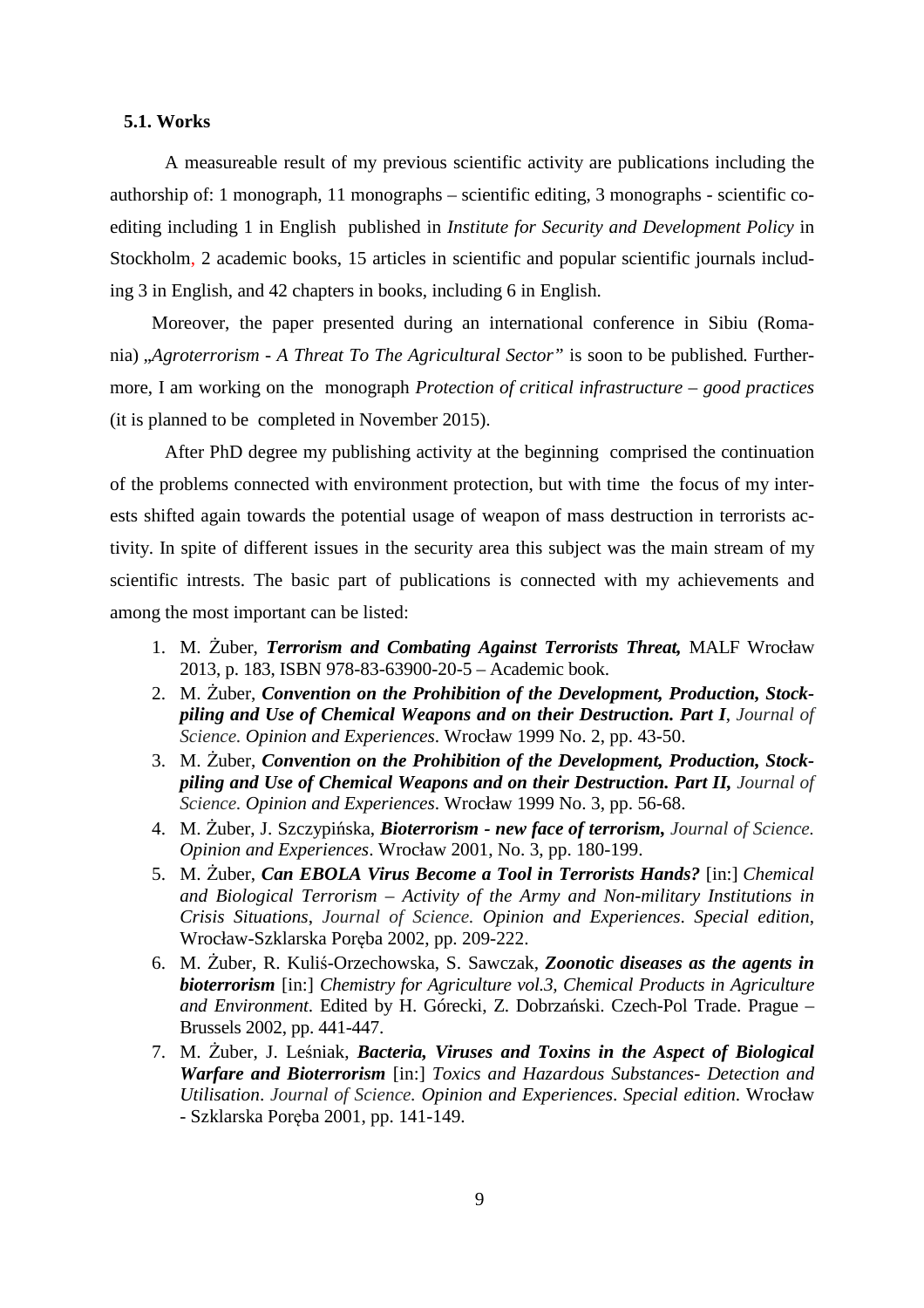- 8. M. Żuber, *Bioterrorism Historical and Philosophical Reflection* [in:] *Educational Threats of the Begining 21st Century*, ELIPSA Publisher, Poznań-Warszawa 2003, pp. 205-211.
- 9. M. Żuber, S. Sawczak, *Weapon of Mass Destruction Threat in Aspect of Terrorists Activity* [in:] *Contribution of Polish Army Units in the International Peace Operations in the Years 1973-2003: Selected Problems.* D. Kozerawski (ed.). National Academy of Defence. Warszawa 2004, pp.54-64.
- 10. M. Żuber, *Weapon of Mass Destruction vs. Activity of Disarmament Commissions in Irak, Journal of Science* MALF. Wrocław 2004, pp. 154-168,
- 11. M. Żuber, *Agroterrorism Threats and preparedness* [in:] *Chemistry for Agriculture vol. 6, Development in production and use of new agrochemicals*. Edited by H. Górecki, Z. Dobrzański, P. Kafarski. Czech-Pol Trade. Prague – Brussels 2005, pp. 576-581.
- 12. M. Żuber, *Using of Non-lethal Biological and Chemical Substances in View of International Law* [in:] *Toxics and Hazardous Substances- Detection and Utilization*. S. Prądzyński (ed.). MALF Wrocław 2005, pp. 33-40.
- 13. M. Żuber, *Ricin The potential bioterrorists agent* [in:] *Chemistry for agriculture vol.7. Chemistry and biochemistry in the agricultural production, environment protection, human and animal health*. Edited by H.Górecki, Z.Dobrzański, P.Kafarski. Czech-Pol Trade. Prague – Brussels 2006, pp. 1004-1012.
- 14. M. Żuber, *Using of Weapon of Mass Destruction Threat in Terrorists Attacks* [in:] *Natural and Civilization Disasters. Threats and Crisis Management*. M. Żuber (ed.). MALF Wrocław 2006, pp. 131-141.
- 15. M. Żuber, *Agroterrorism Threat for Agricultural Sector* [in:] *Natural and Civilization Disasters. Modern Terrorism – Political, Social and Economical Aspects*. M. Żuber (ed.). MALF Wrocław 2006, s. 155-161.
- 16. M. Żuber, *Modern Terrorism as a Global Threat* [in:] *Natural and Civilization Disasters. Modern Terrorism – Political, Social and Ekonomical Aspects*. M. Żuber (ed.). MALF Wrocław 2006, pp.9-14.
- 17. P. Maciejewski, M. Żuber, *Prognostication of the Pollution After Emission of Industrial Toxics Substances as a Result of the Terrorists Activity* [in:] *Natural and Civilisation Disasters. Modern Terrorism – Political, Social and Ekonomical Aspects*. M. Żuber (ed.). MALF Wrocław 2006, pp.189-202.
- 18. M. Żuber, *Non-lethal Chemical and Biological Substances. Part I***.** *Journal of Science* MALF Wrocław 2006, No. 4, pp. 26-41.
- 19. M. Żuber, *Non-lethal Chemical and Biological Substances. Part I***.** *Journal of Science* MALF. Wrocław 2007, No. 1, pp. 61-75.
- 20. M. Żuber, *Protection Against Weapon of Mass Destruction in the Aspect of Superterrorism Threat* [in:] *Natural and Civilization Disasters. Civilizations Threats of the Beginning 21st Century.* M. Żuber (ed.), MALF Wrocław 2007, pp. 61 – 68.
- 21. M. Żuber, *Mobile Laboratories of WMD Protection as an Element of the Pollution Detection System* [in:] *Natural and Civilization Disasters. Civilizations Threats of the Beginning 21st Century.* M. Żuber (ed.), MALF Wrocław 2007, pp.353-361.
- 22. M. Żuber, *Education of Society Toward Terrorists Danger* [in:] *Education for security. Regional Security. Educational Challenges*. D. Czajkowska-Ziobrowska, A. Zduniak (ed.), University of Security, Poznań 2008, pp. 561-570.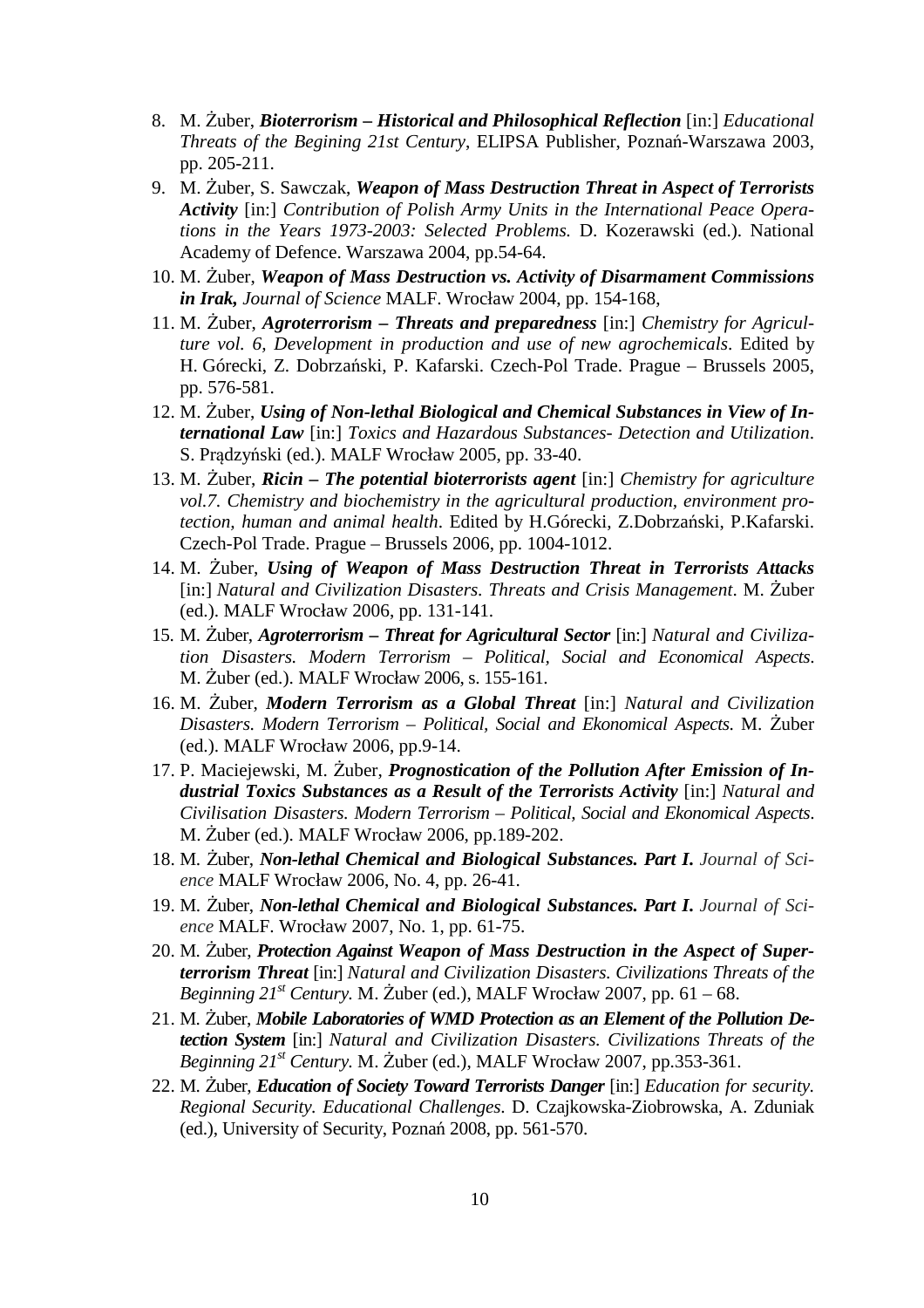- 23. P. Maciejewski, M. Żuber, M. Ulewicz, K. Sobianowska, *Removal of Radioisotopes from Waste Water After "Dirty Bomb" Decontamination* [in:] *Physicochemical Problems of Mineral Processing, 43(2009),* pp. 65-72
- 24. M. Żuber, *Nuclear Terrorism Threat for Global Security* [in:] *Evolution of Terrorism at the Turn of 20th and 21st Century,* M. Malinowski, R. Ożarowski, W. Grabowski (ed.), University of Gdańsk Publisher, Gdańsk 2009, pp. 235-251.
- 25. M. Żuber, *Terrorists Attack with Using of Nuclear Weapon as an Example of a Threat with High Level of Intensity* [in:] *Crisis Management – Different Faces*. R. Grocki (ed.), Lower Silesian University of Public Service "Asesor", Wrocław 2010, pp. 61-76.
- 26. M. Żuber, *Nuclear Terrorist Attack as an Example of Serious Threat*  [in:] *Different Faces of Security: From Knowledge to Management*, Edited by K. Raczkowski, W. Kegö, M. Żuber, Institute for Security and Development Policy, Stokholm 2010. pp. 93-112.
- 27. M. Smolarek, M. Żuber, *The Roots of Turkish Terrorism* [in:] *The Issues of Security in Public Administration.* T. Okrasa (ed.). Administration. Society Series. No. 4. Wyższa Szkoła Administracyjno-Społeczna, Warszawa 2010, pp. 127 – 134.
- 28. M. Żuber, *Proliferation of Nuclear Weapon vs. Global Security* [in:] *The Issues of Security in Public Administration.* T. Okrasa (ed.). Administration. Society Series. No. 4. Wyższa Szkoła Administracyjno-Społeczna, Warszawa 2010, pp. 75 – 100.
- 29. M. Żuber, *Nuclear-Weapon-Free Zones in the Asia and Pacific Region in the Context of Global Security* [in:] *Faces of Competitiveness in Asia Pacific.* Edited by Bogusława Skulska & Anna H. Jankowiak, Research Papers of Wroclaw University of Economics, Publishing House of Wroclaw University of Economics, Wrocław 2011, pp. 100 – 113.
- 30. M. Żuber, *Creation of Nuclear Free Zones vs. Global Security* [in:] *Education for Security. Służby Special Services in the National System of Security. Politycal Aspects of security.* M. Ilnicki, A. Piotrowski (ed.), University of Security, Poznań 2012*,* pp. 465  $-475.$
- 31. M. Smolarek, M. Żuber, *Contemporary Terrorism as a Global Threat* [in:] *Contemporary Defence Studies,* Nicolae Balcescu Land Forces Academy, Sibiu (Romania) 2013, pp. 18-23.
- 32. M. Żuber, *Education of Local Community in the Range of Counteraction Terrorists Threat* [in:] *Education for Security in Local Communities*, M. Marcinkowski, M. Żuber (ed.), Humanistic Academy Publisher in Leszno, Leszno 2013, pp. 211- 231.
- 33. W. Pellowski, M. Żuber, Z. Zamiar, *CBRN threats for infrastructure of gas distribution and its potential influences on the national system of critical infrastructure*  [in:] *Solution of Crisis Situation in the Specific Environment*, 19<sup>th</sup> International Scientific Conference, Żilina 2014, pp. 585-591.
- 34. M. Żuber, *National Critical Infrastructure as an Area of Potential Terrorists Influence* [in:] *The Yearbook of International Security,* vol. 8, no. 2*,* Lower Silesian University, Wrocław 2014, pp. 178-197.
- 35. W. Pellowski, M. Żuber, Z. Zamiar, R. Pich, *Ability to Conduct Decontamination of Gas Transmission Infrastructure After a CBRN Attack*, Journal of Environmental Protection, Safety, Education and Management, vol. 2, No 4, 2014, p. 43-48.
- 36. M. Żuber, *Weapon of Mass Destruction in Terrorists Activity Assessment of Potential Threat* [in:] *Terrorism Yesterday and Today. 10 Years of Terrorism Research*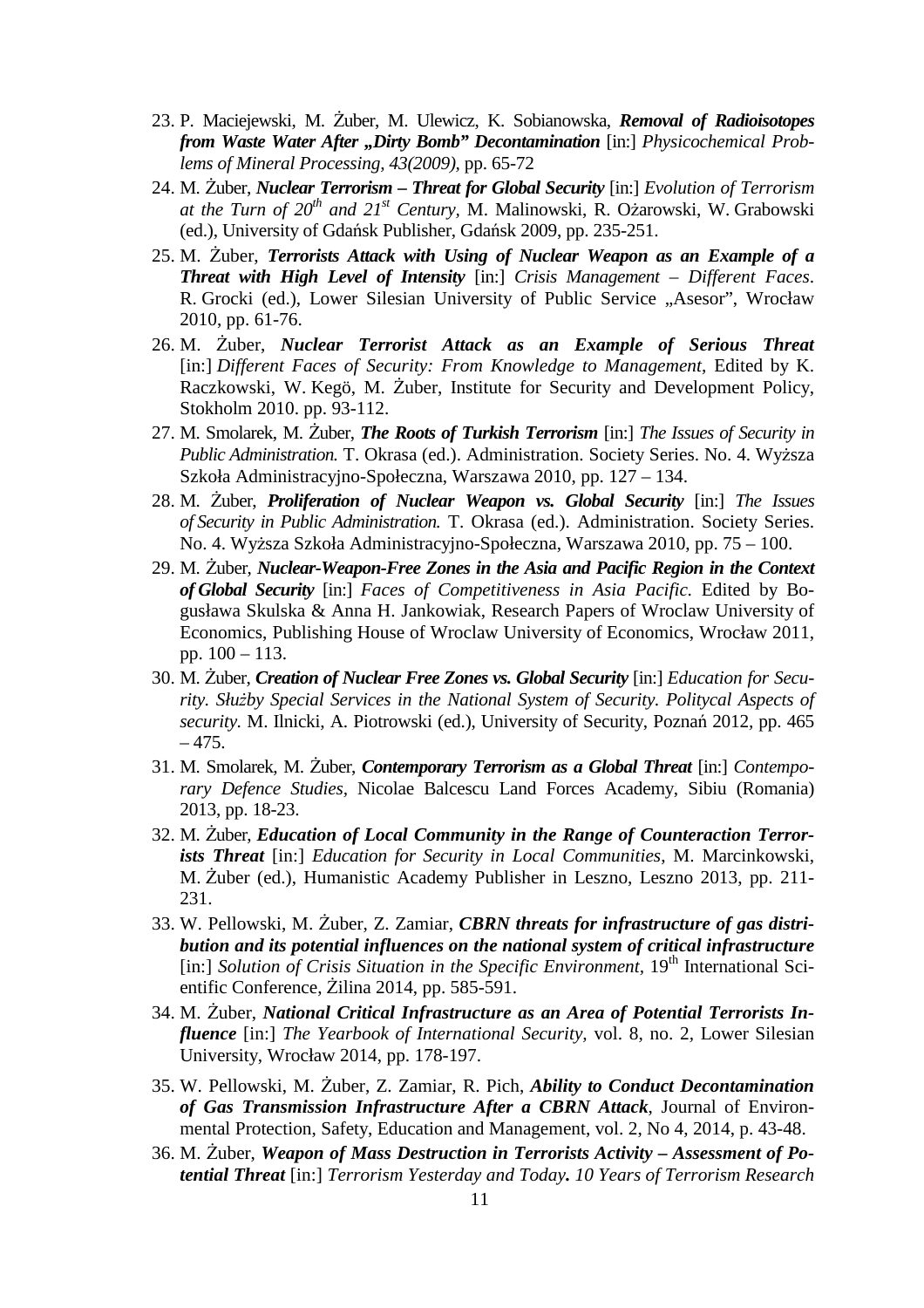*Centre Collegium Civitas.* K. Liedel i P. Piasecka (ed.), Difin, Warszawa 2015, pp. 102-121.

37. M. Żuber, *Danger of Using Ebola virus in the Bioterrorists Attack* [in:] M. Kopczewski, A. Kurkiewicz, S. Mikołajczak (ed.), *Paradigm of researches about security. Individuals, groups and societies, vol*. 3, University of Security, Poznań 2015.

# **5.2. Papers delivered at domestic and international conferences and seminars and active participation in organizational committees of international and domestic scientific conferences**

Scientific lectures given on domestic and international conferences proved to be very important for my scientific development and for promulgation of research results. The subjects were connected with widely understood problems of security, and threat of modern terrorism. In total after doctoral degree I actively participated in 22 domestic and international conferences where I presented papers and statements which were published in conferences material and other books. During conferences I actively participated in discussions about terrorism and fighting against it.

As part of scientific activity I have developed a concept and have organized ten editions of cyclical conference "Natural and Civilization Disasters", in which I was the head of organizational committee and member of scientific committee. The conference took place in 2005 in Wrocław, and from 2006 till 2014 in Słok near Bełchatów. The participants were from Poland and from abroad (the United States, Denmark, Germany, Austria, the Czech Republic, the Slovak Republic, Ukraine).

For many years I was a member of organizational committees in international conferences "Education of 21st Century" and "Paradigm of tomorrow" organized by Security Academy in Poznań.

In 2012 I was a member of scientific committee and vice president of domestic scientific conference "Education for security in local society" which was organized on  $26<sup>st</sup>$  of April 2012 by Humanistic Academy in Leszno.

A very important expression of my contribution to knowledge dissemination within international cooperation was my participation in organizing international conferences in the security field:

- "*Armed Forces in the System of International Security*" - periodical conference organized by MALF in Wrocław – member of scientific committee and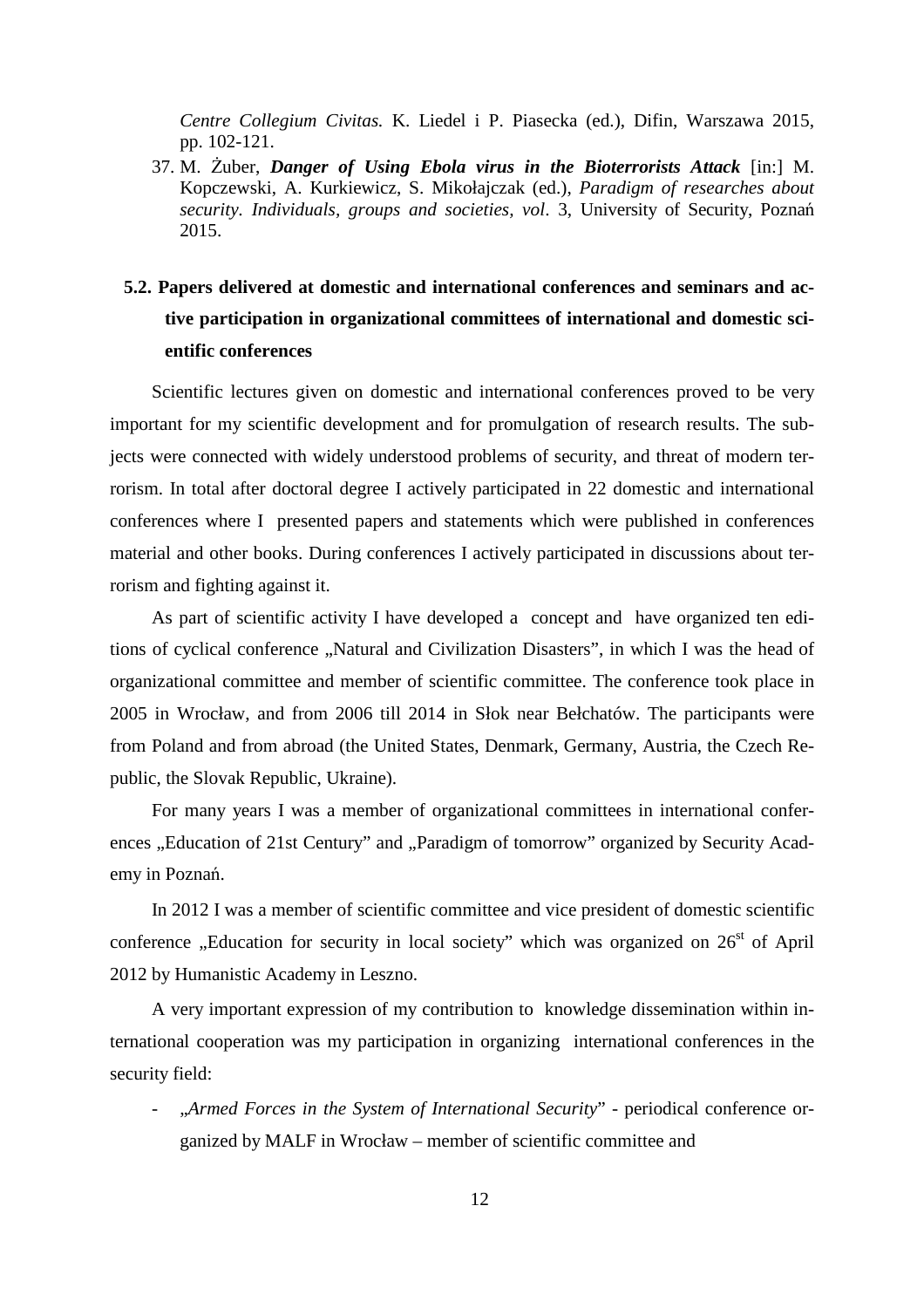- "*The 21st International Scientific Conference Knowledge-Based Organization*" - organized in 2015 by Academia Fortelor Terestre "Nicolae Balcescu" in Sibiu (Romania) – member of scientific committee.

The detailed list of all conferences in which I actively participated is in Appendix 5.

### **5.3. Heading and participation in research projects**

A very important element of my scientific growth was the realization of scientific projects. In the years 2000-2014 I participated in 10 projects – 6 as a head and 4 as a member of a team. Among the most important realized research projects connected with terrorism and weapon of mass destruction are:

- *Evolution of the Goals and Methods of Activity of the Modern Terrorists Groups*
- *Influence of the Political situation in Middle East Countries on the Activity of Terrorists Organizations.*
- *Proliferation of the Nuclear Weapon as a Threat for Global Security.*

For my didactic and scientific activity I was twice distinguished by Commandant Rector of Military Academy of Land Forces (individual award of first degree in the year 2005 and 2011).

Now, as part of research activity I conduct a team working on a project: *"Implementation of the European Programme for Critical Infrastructure Protection in the Selected Member Countries as An Element of Increasing of European Union Internal Security*" (planned term of completing – December 2016). The project is realized in cooperation with gen. Milan Ratislav Stefanik Military Academy in Liptovsky Mikulas (Slovak Republic).

#### **5.4. Didactic activity and information about international cooperation**

I have been engaged in didactic activity since 1992. As a teacher for 10 past years (2005-2015) I have realized about 2660 didactic hours in gen. T. Kościuszko Military Academy of Land Forces and in other academies (University of Wrocław – national security, Lower Silesian University in Wrocław - national security, University of Security in Poznań, Poznań Trade and Commerce College – national security, Academy of Management and Banking – homeland security). Teaching included many forms of the classes: lectures, workshops, practice and seminars. The classes were conducted as part of full-time and part-time studies for the bachelor and master degrees, post graduate studies and courses for officers. Among realized subjects I can enumerate: Terrorism and fighting against it, Weapon of mass destruction, Characterization of contemporary threats, Public security, Selected problems of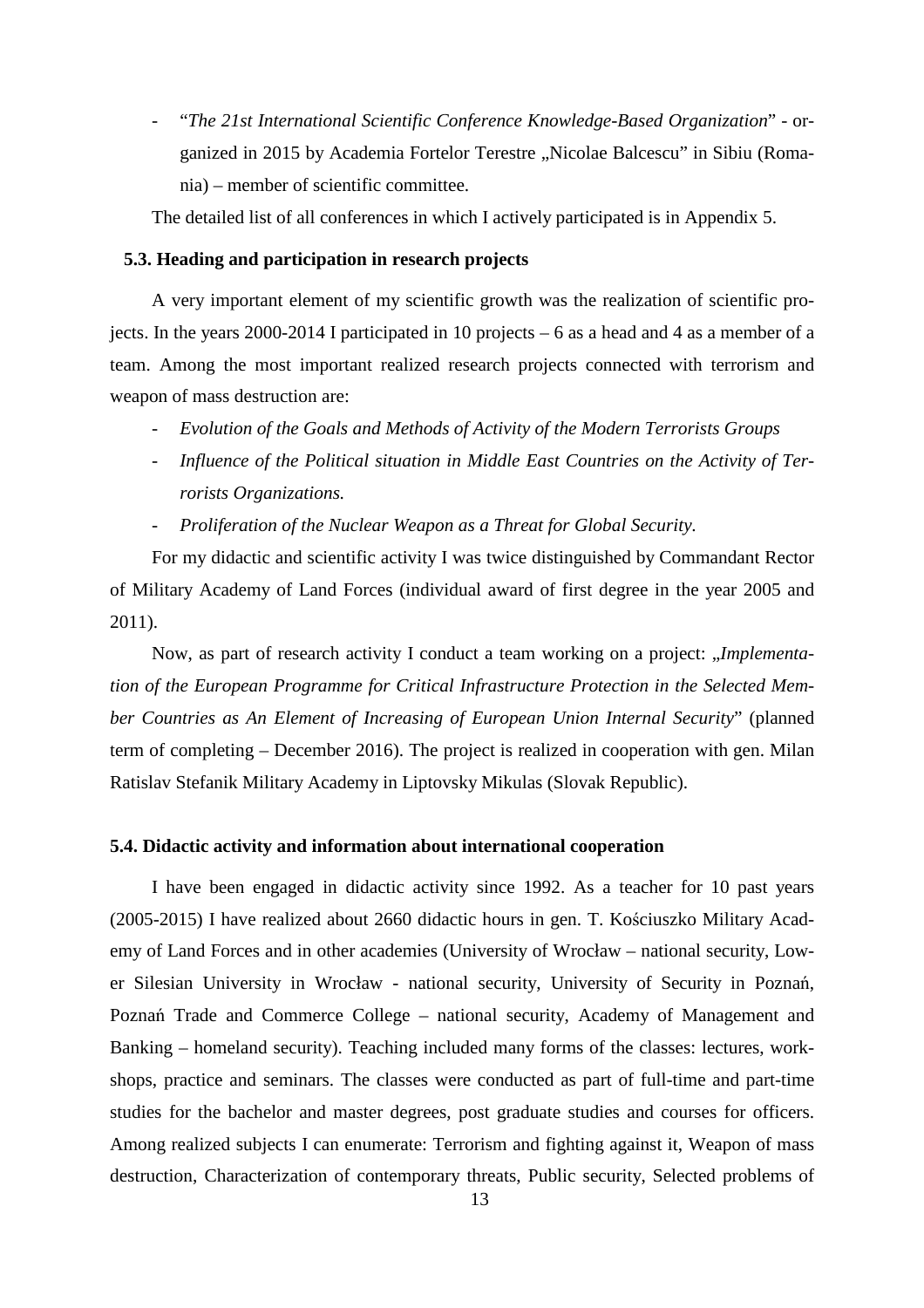national and international security, Crisis management, Environment protection, Ecological security. Moreover I conduct diploma seminars for students of bachelor and masters studies. The complement of my teaching is the realization of the classes on postgraduate studies in Crisis management: "*Characterization of contemporary threat*".

As part of didactic activity I directed a team and participated in the works connected with preparing the request to National Accreditation Commission to obtain the certificate for studies of 1<sup>st</sup> and 2<sup>nd</sup> level in field of study National Security. In 2009 the Faculty received the required qualifications for teaching in this field of study. I am an author and co-author of study programs for full-time and part-time bachelor and master studies which have been realized since 2010.

A significant area of my didactic activity are lectures in foreign universities. So far I have given a series of five hour lectures as part of Erasmus Programme in gen. Milan Ratislav Stefanik Military Academy in Liptovsky Mikulas (Slovak Republic) in subject: "*Terrorism and fighting against it*".

Within the international cooperation I have disseminated the results of activities in research during conferences and in the proceedings which were prepared with partners from abroad. The book in which I participated as a scientific co-editor and author of one of the chapters was: *Different Faces of Security: From Knowledge to Management.* It was published in 2010 together with Institute for Security and Development Policy in Stockholm.

In 2015 I was invited to join the Organising Commitee of the 21st International Scientific Conference Knowledge-Based Organization*,* organized by przez Nicolae Balcescu Land Forces Academy in Sibiu - Romania (11-13.06.2015).

## **5.5. Scientific support for students and doctorate students as a supervisor or subsidiary promoter**

As part of support for students I have been promoter of 24 postgraduate theses, 18 master theses, 36 bachelor theses and 5 engineer theses. In this academic year I am promoter of 16 – master theses and 12 bachelor theses. Moreover in the graduate process of the students I have prepared 130 reviews of diploma theses.

Since 2015 I have been performing the function of subsidiary promoter in two doctorates. The subjects of the doctoral thesis are in national security field:

The Role of Volunteer Fire Brigades in National Fire and Rescue System As the Ex*amples of Wieruszów District-* expected term of finishing doctoral thesis – 2017.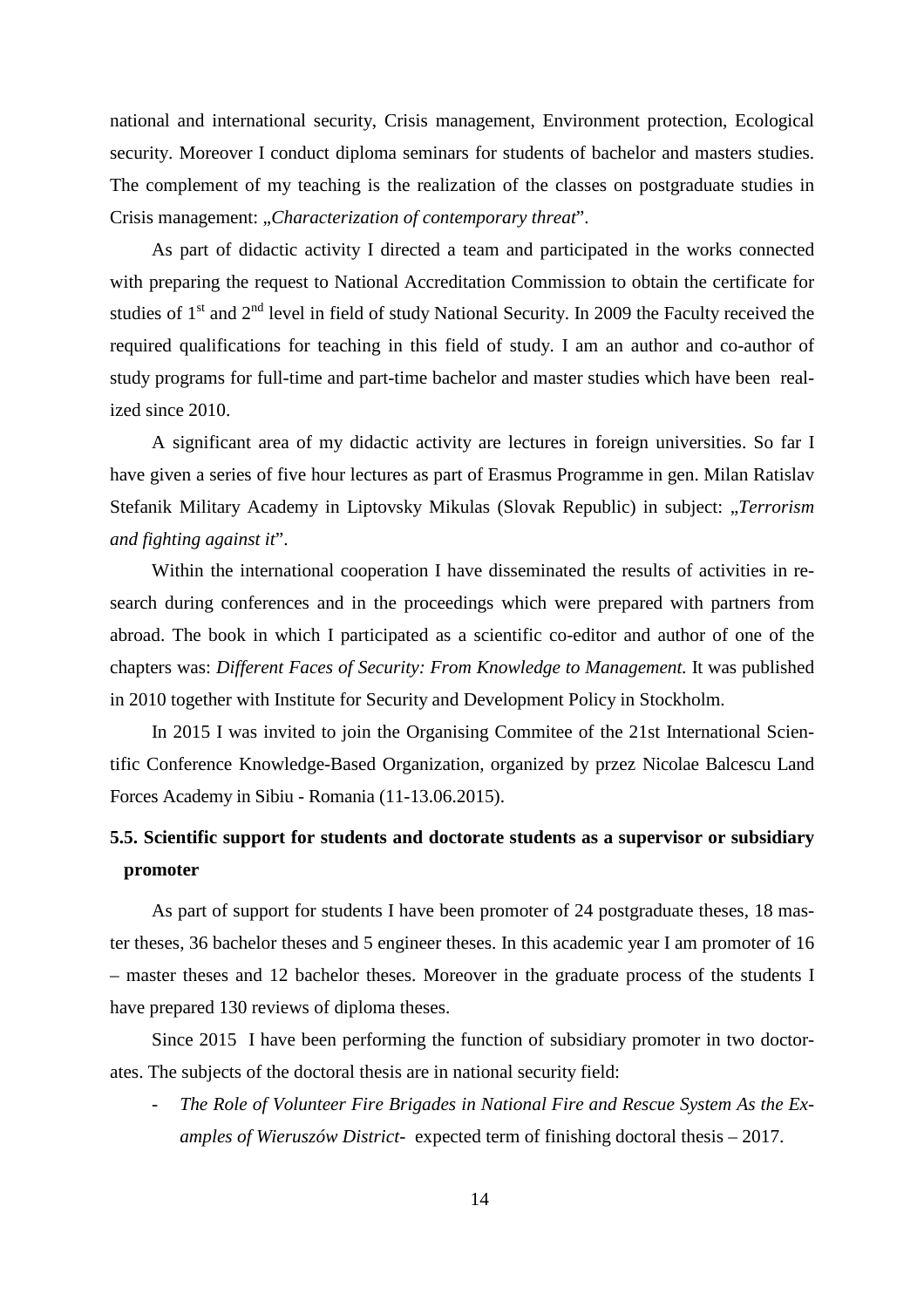- *Concept of Security Guarantee of Big Urban Area in Context of Public Administration Tasks* - expected term of finishing doctoral thesis - 2016.

### **5.6. Internships**

As part of cooperation with other scientific and academic institutions I have realized internship in:

- Armed Forces Academy of General Milan Ratislav Stefanik in Liptovsky Mikulas as part of European Union Programme ERASMUS - one-week internship (January 2014).
- Naval Academy in Gdynia two-week scientific internship in the period March-May 2015.
- Terrorism Research Center at Collegium Civitas in Warsaw two-week scientific internship in June 2015.

# **5.6. Membership in international and domestic organizations and scientific associations**

- 1. European Association for Security ordinary member
- 2. Polish Society of Political Sciences, Department -Wrocław, Section of international relationships – ordinary member
- 3. Polish Geopolitical Society, Department -Wrocław President of Department
- 4. Polish Society of the Science About Security, Department -Wrocław ordinary member
- 5. In the years 2003-2004 member of Higher Council of Military High Schools and Science in Ministry of Defense

### **5.7. Participation in expert and competition team**

In the years 2005-2010, on assignment of Scientific Researches Committee and then Ministry of Science and Higher Education I cooperated in reviewing of applications and final reports from realization of research projects in security.

In 2007 I participated in preparing a custom-made expertise for Power Plant Opole entitled: *"Expert opinion on BOT Elektrownia Opole S.A. terrorists attack and related threats possibility (sabotage, propaganda actions which intrude territorial integrity of object)* – as part of expert team of Center of Strategic Studies and Prognosis of Academy of International Studies in Łódź, 2007.